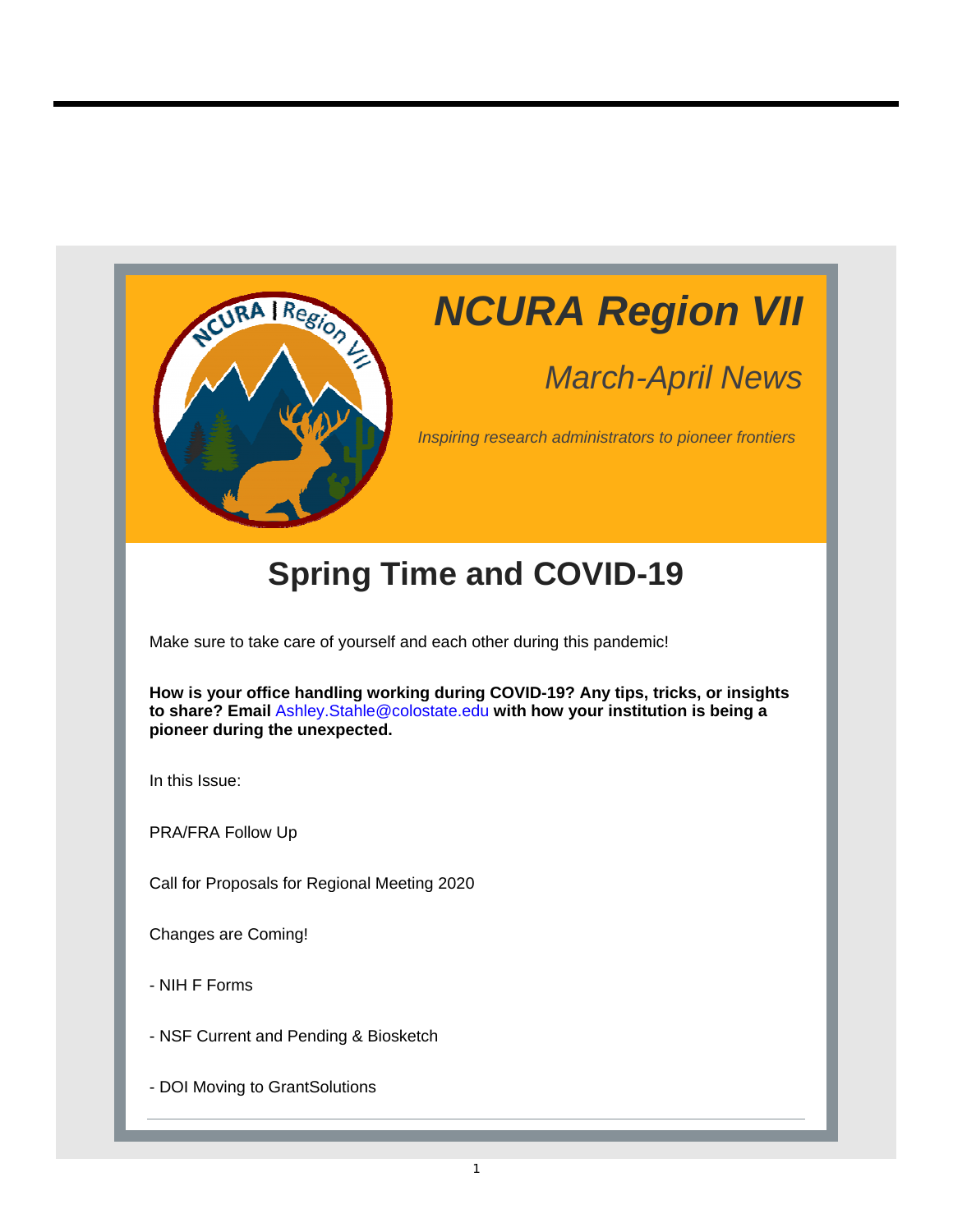### What Happens in Puerto Rico...

Congratulations to the Region VII presenters at the PRA/FRA Conference in Puerto Rico!

Denise Bellinger- University of Arizona Hayley Bohall- Arizona State University Vincent Borleske- University of Arizona Tricia L. Callahan- Colorado State University Lauren Clark- University of Arizona Carlyla Dawson- University of Colorado Boulder Danielle Felix- University of Colorado Boulder Sarah Haley- Denver Health and Hospital Authority Valerie Keim- Arizona State University Michael L. Nichols- Northern Arizona University Kathleen S. Rugg- Brigham Young University Brenda Smith- University of Utah Denise A. Wallen- University of New Mexico

Thank you to our Region VII Program Committee Members!

Tricia Callahan, Colorado State University Vicki Krell, Arizona State University Tisha Southergill, Montana Technological University

### **Interested in Presenting in Tucson, Arizona at Regional Meeting 2020?**

We want you!

Calls for Proposals and Presenters are NOW OPEN! Click on the below links to submit your concurrent, discussion, ignite, and workshop ideas for the Region VI & VII Regional Meeting, October 25-28 at the JW Marriott Starr Pass Resort in Tucson, Arizona!

Click Here to Submit a Presentation Proposal!

Questions? Please contact Chair Ashley Stahle at ashley.stahle@colostate.edu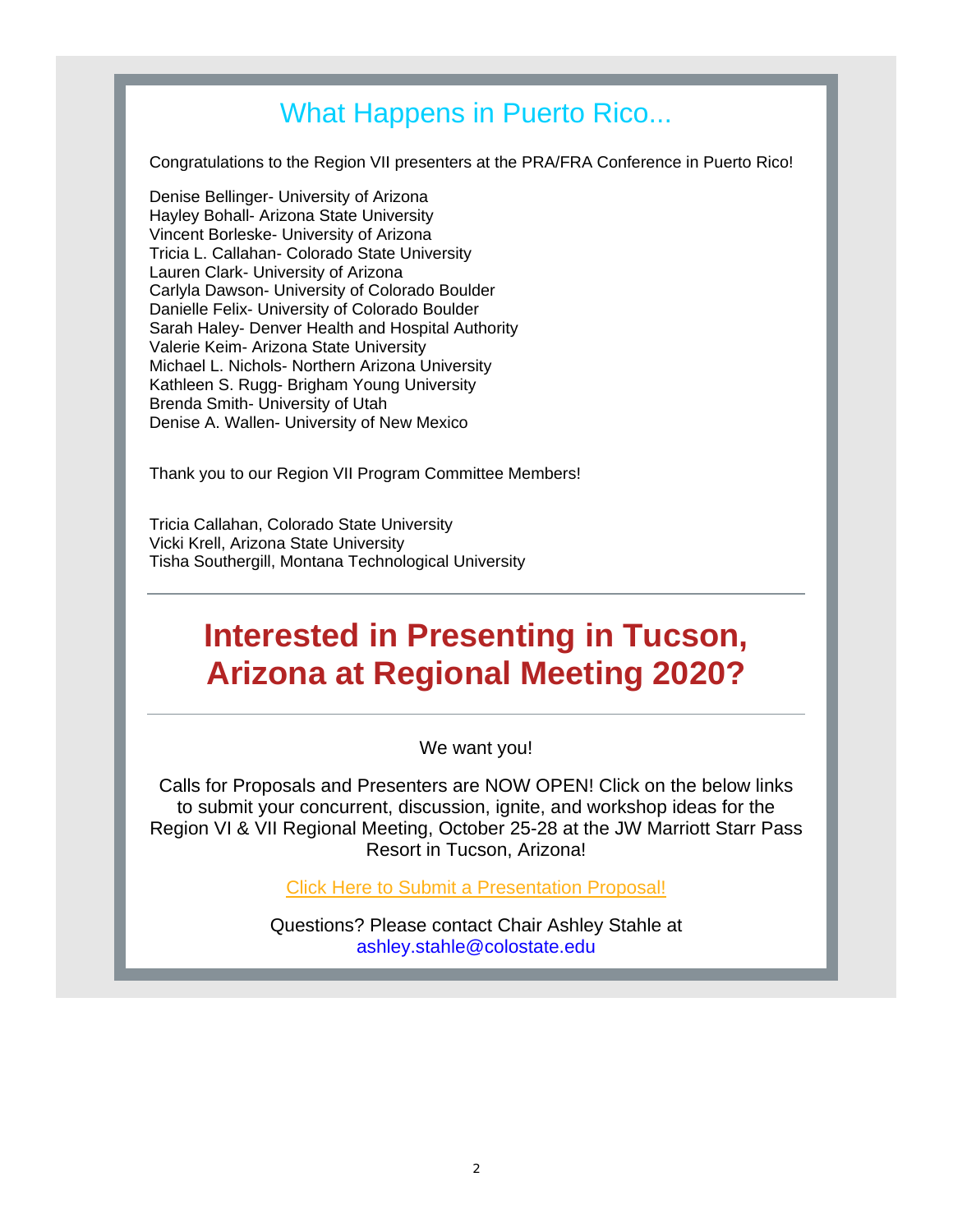

## Volunteering with Region VII!

Region VII has an updated volunteer page!

#### CLICK HERE

Check it out and email Alexa Van Dalsem alexa.vandalsem@colorado.edu with your interest!

## **Changes are Coming!**

### **NIH Forms F Update**

The newest formset (Forms-F) for NIH applications will need to be used for opportunity due dates **on or after May 25, 2020**. NIH expects to have the new forms available for ASSIST and Grants.gov Workspace beginning in March 2020.

If you are working with investigators who started a proposal in ASSIST or Grants.gov Workspace, then decided not to apply for February or March deadlines, but intend to submit for the next deadline cycle or later (e.g. anytime after May 25), please note that you will need to use the NEW formset. (i.e., You will have to start the application or Workspace over with the new forms.)

Linked here is a high level summary of the changes with Forms F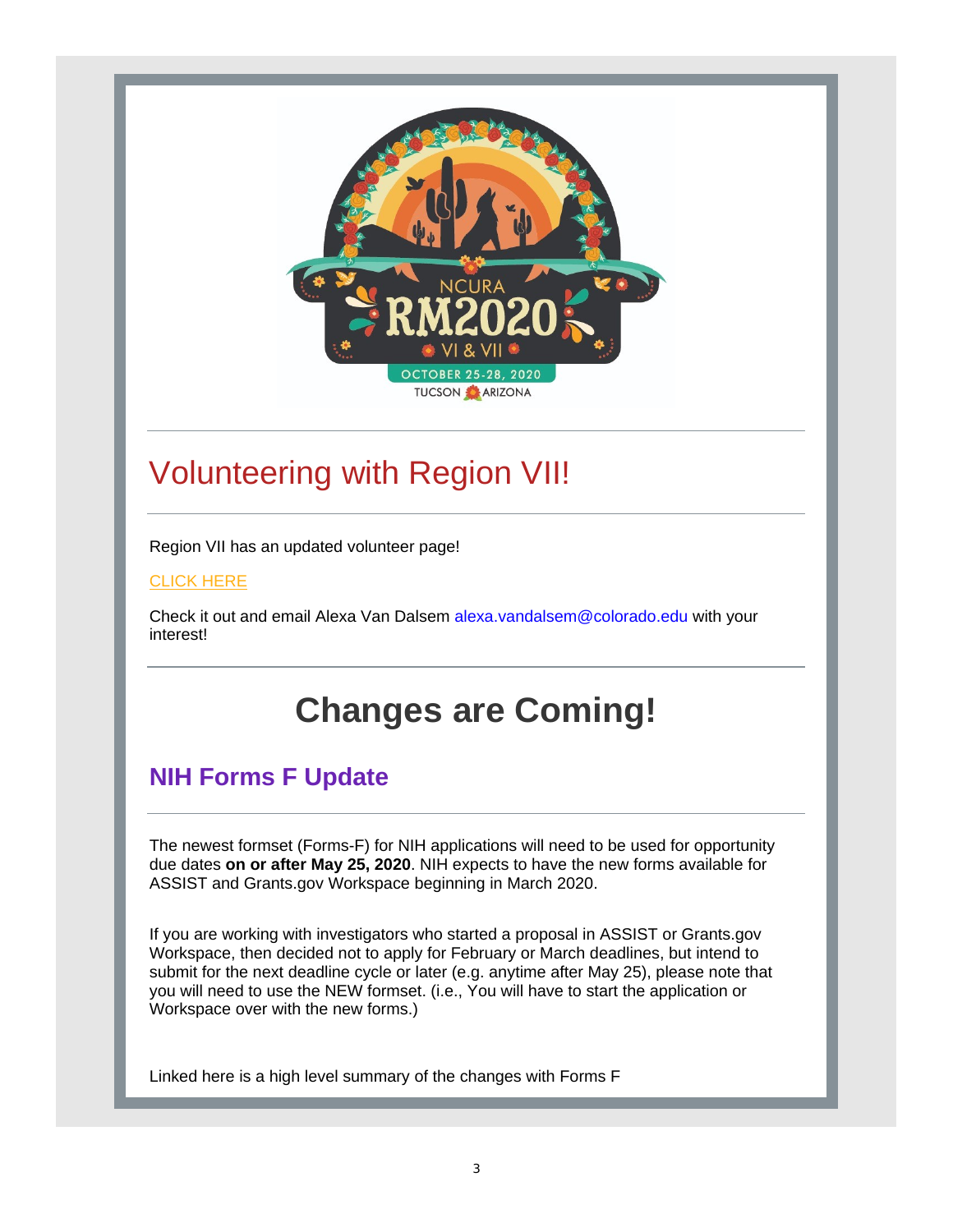https://grants.nih.gov/grants/electronicreceipt/files/high-level-form-change-summary-FORMS-F.pdf

Please note: Career/fellowship proposals and proposals with human subjects have significant changes to attachments and form fields, and the new requirements for human fetal tissue information will be incorporated into the existing Cover Page Supplement form.

Full information is available in the following NIH notices:

The full original notice about Forms-F is available at https://grants.nih.gov/grants/guide/notice-files/NOT-OD-20-026.html

More information about the attachments for training grant/fellowship/career opportunities is available in a follow-on notice: https://grants.nih.gov/grants/guide/notice-files/NOT-OD-20-033.html

Forms-E must be used for due dates on or before May 24, 2020, per this notice:

https://grants.nih.gov/grants/guide/notice-files/NOT-OD-20-047.html

### **NSF Biosketch & Current and Pending**

Kevin Hewitt from NSF has provided updated information about biosketch and current/pending support documents.

NSF requires a biographical sketch (limited to two pages) for each individual identified as senior personnel. Detailed information about the content is available in the Proposal and Award Policies and Procedures Guide (PAPPG), Chapter II.C.2.f.

**Use of an NSF-approved format for the biographical sketch will be required upon implementation of the PAPPG (NSF 20-1), for all proposals submitted or due on or after June 1, 2020.**

Approved formats for creating biographical sketches are:

**SciENcv - (Available now!)** NSF is partnering with the National Institutes of Health (NIH) to use SciENcv: Science Experts Network Curriculum Vitae as an NSF-approved format for use in preparation of the biographical sketch section of an NSF proposal. Adoption of a single, common researcher profile system for Federal grants reduces administrative burden for researchers.

SciENcv will produce an NSF-compliant PDF version of the biographical sketch. Proposers must save these documents and submit them as part of their proposals via FastLane, Research.gov or Grants.gov.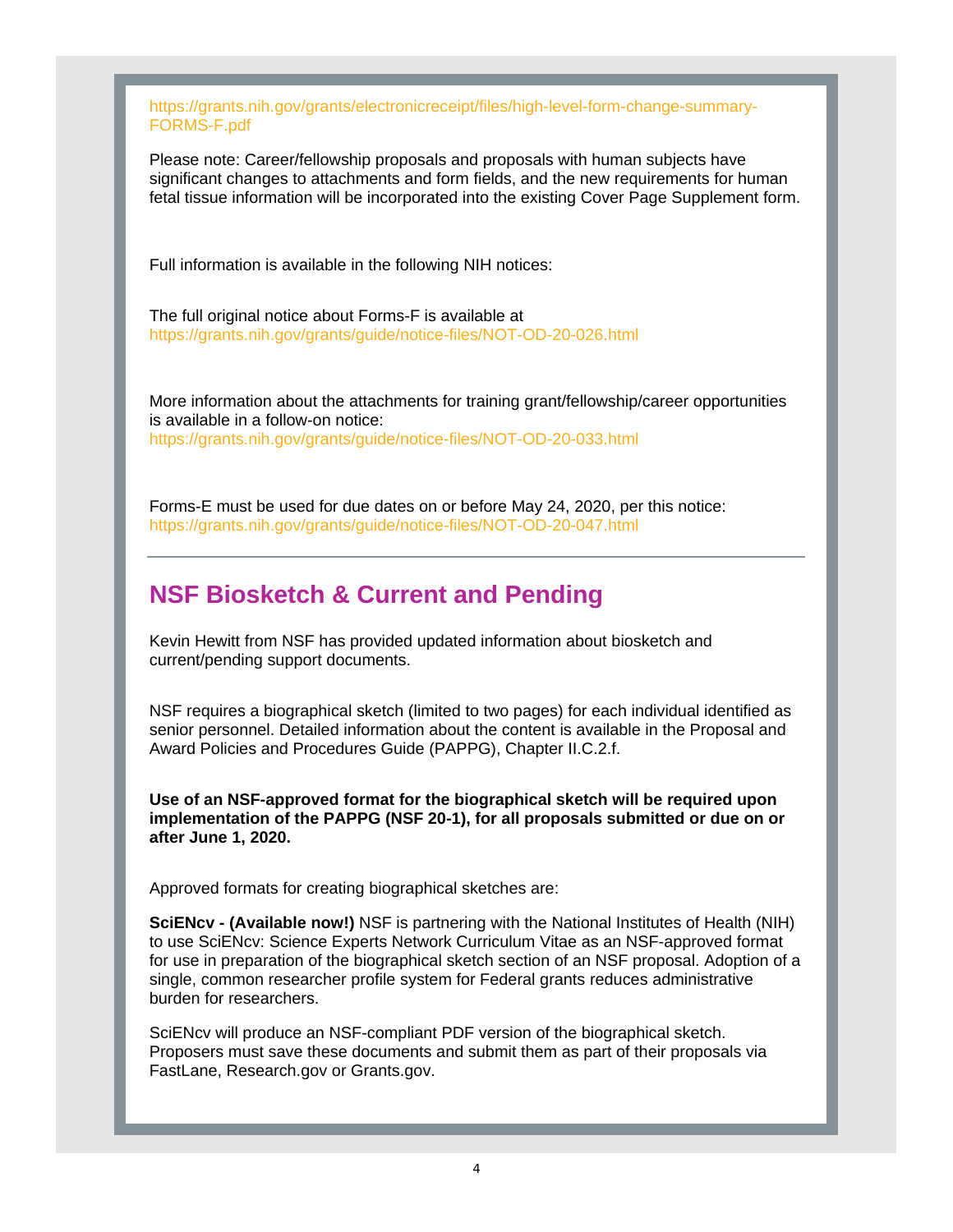**NSF Fillable PDF - (Coming soon!)** NSF will provide a fillable PDF for use in preparation of the biographical sketch. Proposers will be able to download it from this page, complete the form, and upload it as part of their proposal via FastLane, Research.gov or Grants.gov.

Implementation Status:

NSF will continue to keep the community informed as approved formats and related information become available.

March 2020: NSF's fillable PDF for the biographical sketch will be available for optional use.

June 1, 2020: NSF requires use of an approved format for biographical sketches upon implementation of the PAPPG (NSF 20-1), for all proposals submitted or due on or after this date.

Click on the links below for additional information!

https://www.nsf.gov/bfa/dias/policy/biosketch.jsp

https://www.nsf.gov/bfa/dias/policy/cps.jsp

https://www.research.gov/common/attachment/Desktop/SciENcv-FAQs.pdf

### **DOI Transition to GrantSolutions**

**Attention DOI Financial Assistance Recipients: DOI is moving to GrantSolutions in 2020!** 

**If you work with DOI**, please review the list of tasks at this page: https://www.doi.gov/grants/grantsolutions

\*\* US Fish & Wildlife transition is expected to be completed by Monday, April 20, 2020. \*\*

DOI bureaus and offices will transition in three groups:

**Group A (transition April 17, 2020):** Fish and Wildlife Service, Bureau of Ocean Energy Management, and Bureau of Safety and Environmental Enforcement

**Group B (transition June 30, 2020):** National Park Service

**Group C (transition October 27, 2020):** Bureau of Indian Affairs/Bureau of Indian Education, Bureau of Land Management, Bureau of Reclamation, Departmental Offices, Office of Surface Mining Reclamation and Enforcement, and U.S. Geological Survey

FAQs can be found in the link below: